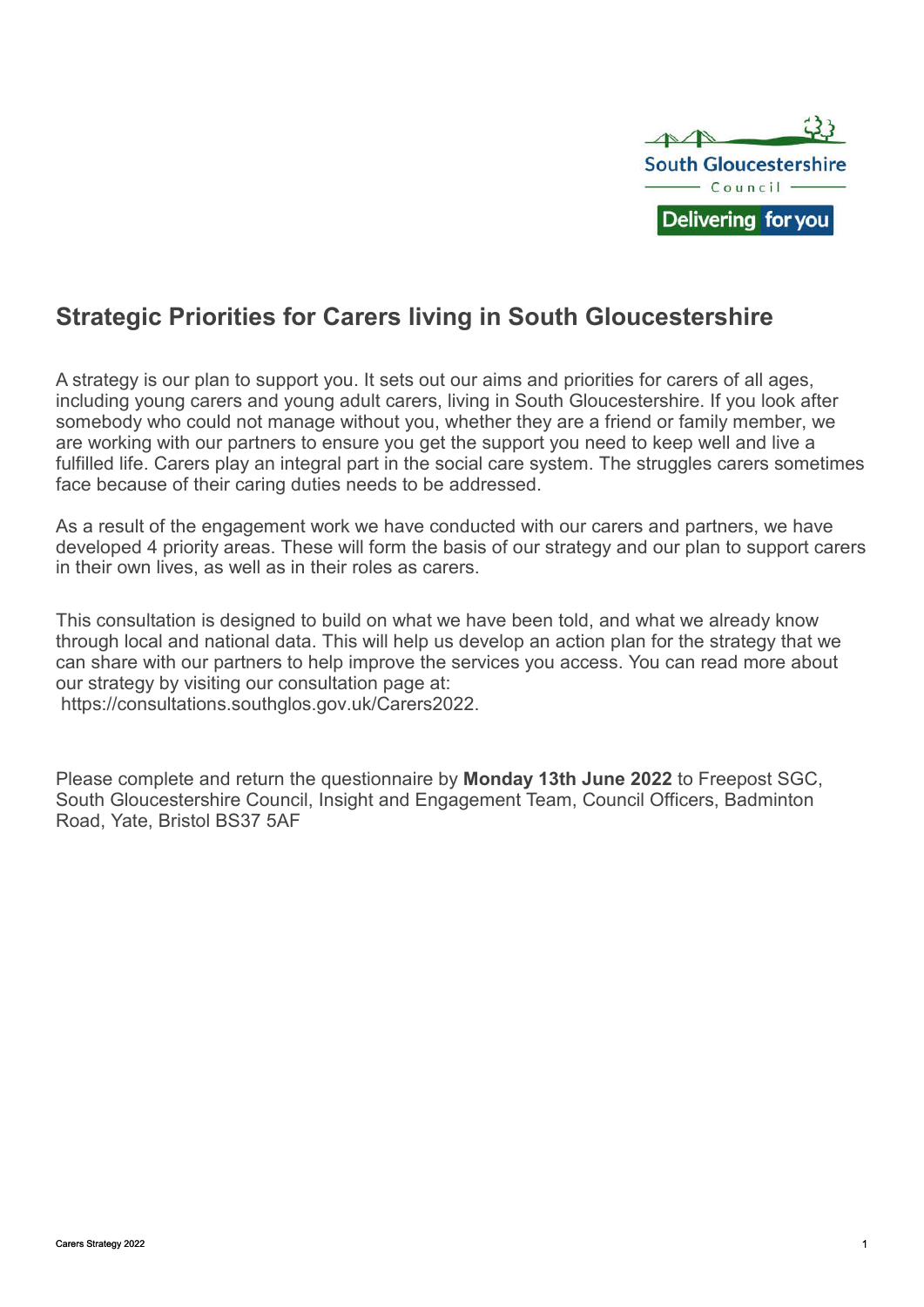### Section 1: Our aspirations for carers

No carer should be at a disadvantage because they are providing support to somebody else. We understand that many carers face challenges with finances, physical and mental health, in work or education due to their caring role. It is our aim to support carers with these challenges.

Neither

Q1 How strongly do you agree or disagree with each of the following statements?

|                                                                                                       | Strongly<br>agree | Agree | <b>Neither</b><br>agree<br>nor | disagree Disagree disagree | Strongly |  |
|-------------------------------------------------------------------------------------------------------|-------------------|-------|--------------------------------|----------------------------|----------|--|
| The support I receive suits me as an individual in my caring<br>role                                  |                   |       |                                |                            |          |  |
| am understood, listened to and appreciated                                                            |                   |       |                                |                            |          |  |
| can easily access good quality information and know what<br>information is available to me as a carer |                   |       |                                |                            |          |  |
| am able to take a break from my caring role to support my<br>own mental and physical health           |                   |       |                                |                            |          |  |
|                                                                                                       |                   |       |                                |                            |          |  |

Q2 In addition to the above, is there anything else that you feel we should be aspiring to achieve so we can support carers better?

### Section 2 - Our priorities

Through the feedback we have gathered, and through local and national data we have identified four priority areas for focus in our new carers strategy: 1) Recognition 2) Information 3) Breaks and Respite 4) Personalisation.

A key element of this strategy is to ensure that we focus our actions and devote our resources into the right areas. We would like to know how you currently feel about each of these elements.

#### **1. Recognition**

We know we can make improvements to raise awareness of carers in the community, as well as ensuring they are recognised by professionals and themselves. We want to make sure we do the right things that will make a difference to you.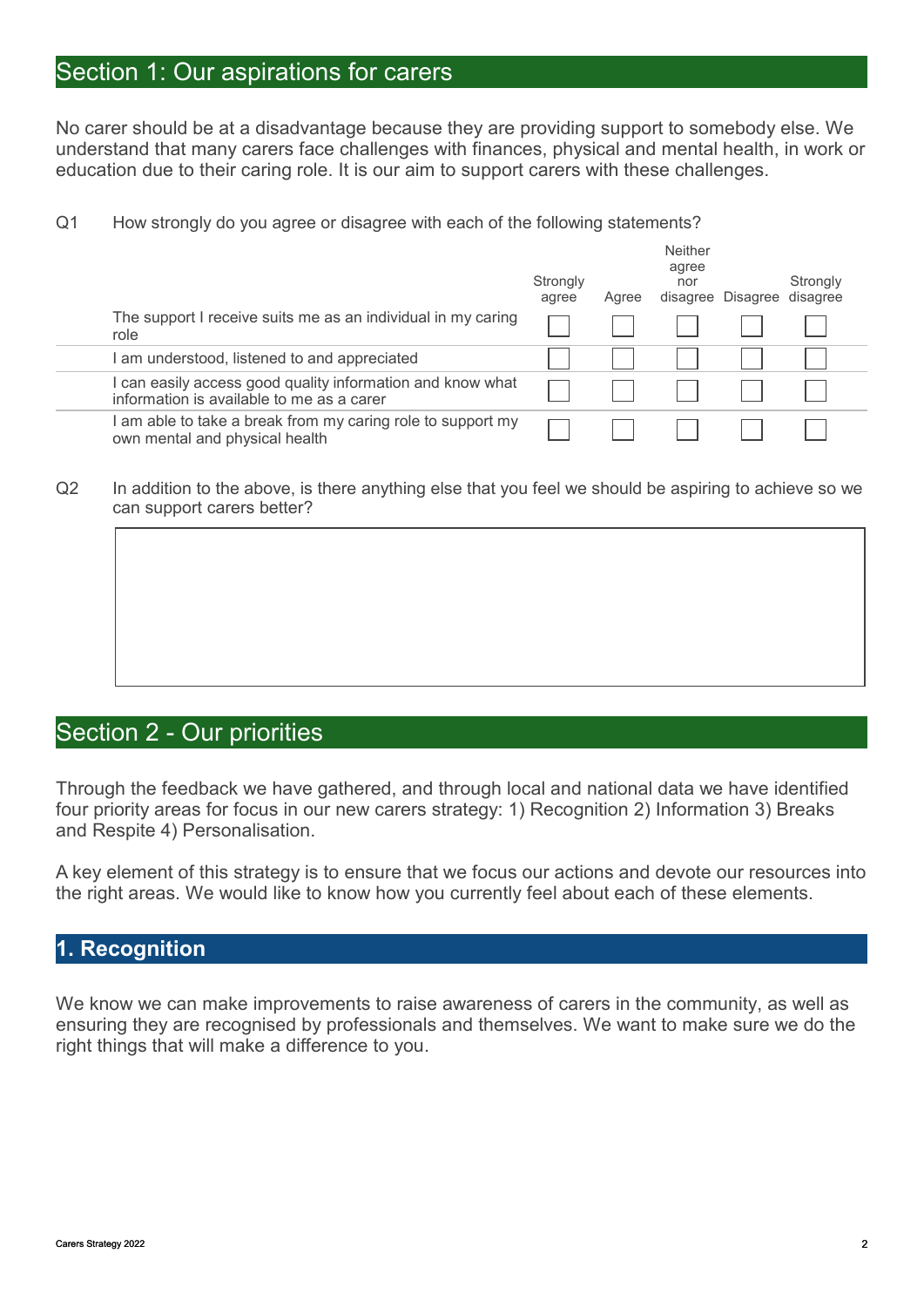|                                                                                                                                                                                                       | Strongly<br>agree | Agree | Neither<br>agree<br>nor<br>disagree | Disagree | Strongly<br>disagree | Don't<br>know |  |
|-------------------------------------------------------------------------------------------------------------------------------------------------------------------------------------------------------|-------------------|-------|-------------------------------------|----------|----------------------|---------------|--|
| We need to campaign to raise awareness of carers<br>in the community and amongst professionals<br>(including our partners in health, social care staff<br>and the education sector, community groups) |                   |       |                                     |          |                      |               |  |
| We need to do more work with employers and<br>schools to raise the profile of carers and the work<br>they do to support the system                                                                    |                   |       |                                     |          |                      |               |  |
| I feel recognised as a carer and get the support I<br>need                                                                                                                                            |                   |       |                                     |          |                      |               |  |
| I am valued by peers, colleagues and family<br>members                                                                                                                                                |                   |       |                                     |          |                      |               |  |
| There is good awareness of the work of carers in<br>all areas of the community                                                                                                                        |                   |       |                                     |          |                      |               |  |

Q4 Do you have any additional comments on the priority area "Recognition"?

### **2. Information**

Q5 How strongly do you agree or disagree with this statement? **"I am aware of what support is available to me as a carer in South Gloucestershire."**

Strongly agree

Agree

Neither agree nor disagree

Disagree

Strongly disagree

Q6 Please explain why you agree or disagree with this statement.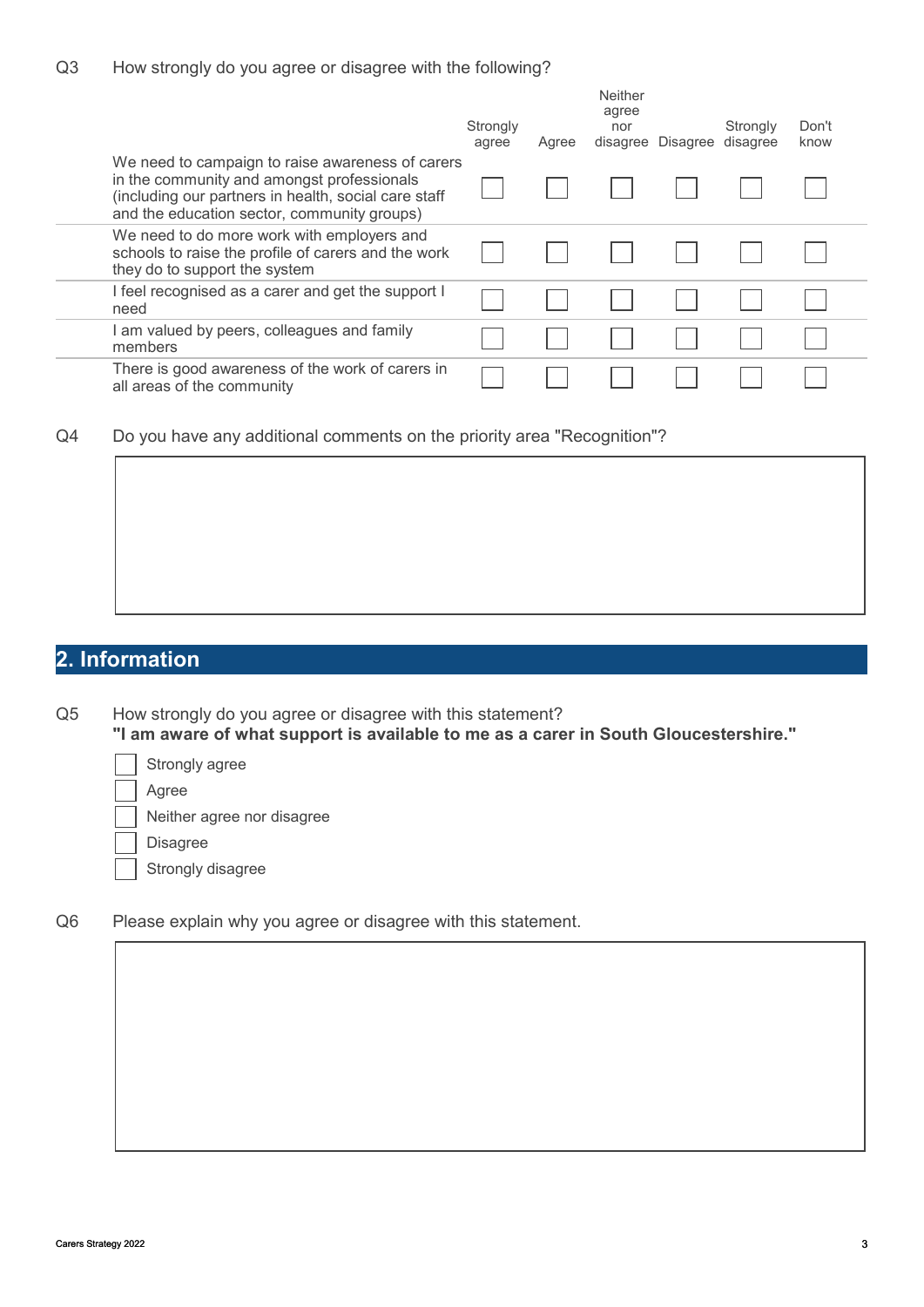Q7 Do you currently access any of the following support services or have you in the past? Tick all that apply.

| Carers assessments            |
|-------------------------------|
| <b>Support Groups</b>         |
| Carers Emergency Card         |
| Befriending/mentoring service |
| <b>Carer Breaks</b>           |
| Courses and Workshops         |
| Other                         |
| If other, please state:       |
|                               |

Q8 If you have accessed any of the following support services, how helpful have you found them?

|                               | Very helpful | Quite<br>helpful | Not that<br>helpful | Not at all<br>helpful | Not used |
|-------------------------------|--------------|------------------|---------------------|-----------------------|----------|
| Carers assessments            |              |                  |                     |                       |          |
| <b>Support Groups</b>         |              |                  |                     |                       |          |
| <b>Carers Emergency Card</b>  |              |                  |                     |                       |          |
| Befriending/mentoring service |              |                  |                     |                       |          |
| <b>Carer Breaks</b>           |              |                  |                     |                       |          |
| Courses and Workshops         |              |                  |                     |                       |          |

Q9 What is your preferred format for finding information? Please tick one box only.

Online

Paper format

Telephone

In person

**Other** 

If other, please state:

Q10 Do you have any examples where a professional could have made you more aware of what information and support is available to you?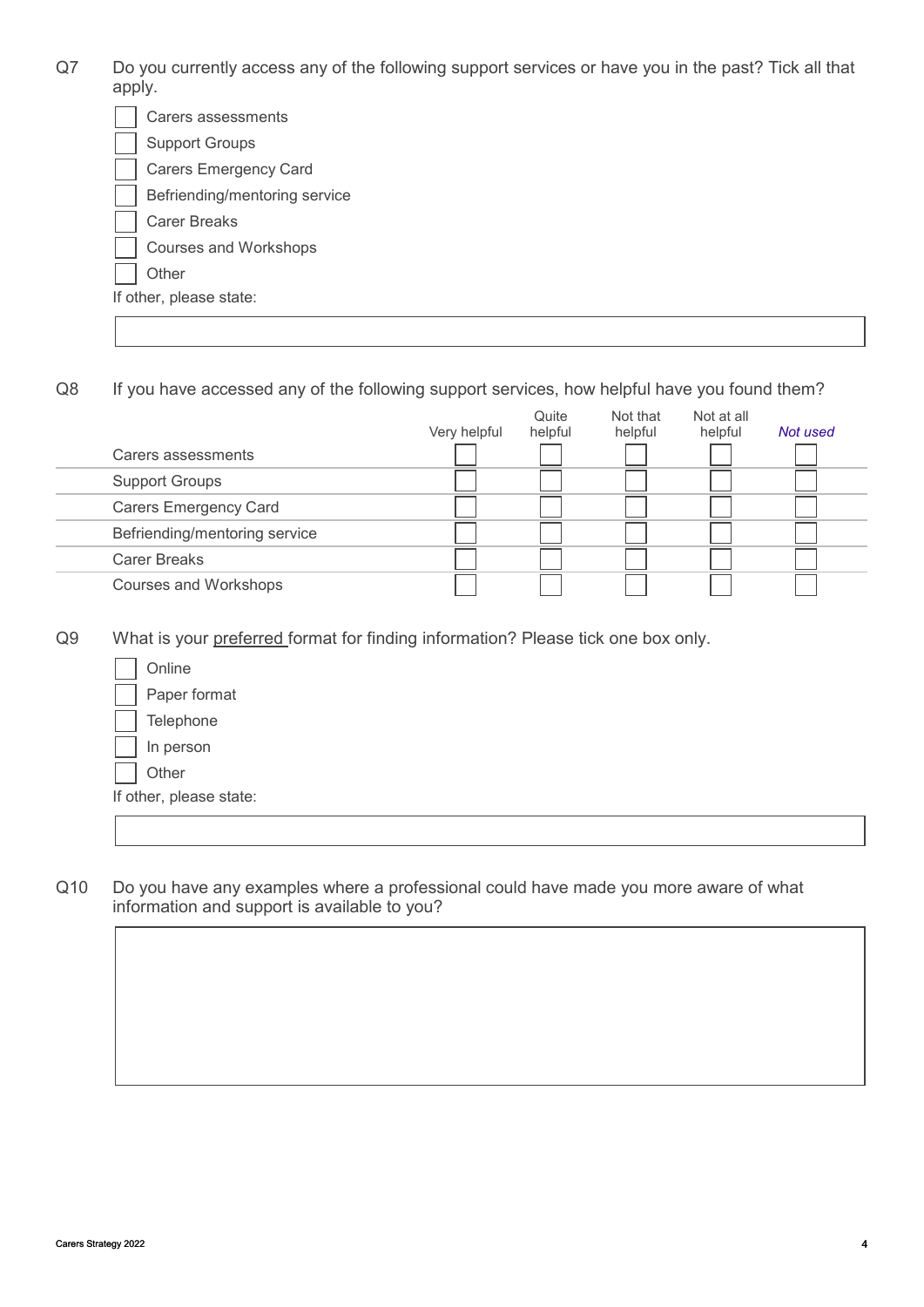Q11 How strongly do you agree or disagree with each of the following statements?

|                                                                                                           | Strongly<br>agree | Agree | Neither<br>agree nor<br>disagree | <b>Disagree</b> | Strongly<br>disagree | Don't<br>know |
|-----------------------------------------------------------------------------------------------------------|-------------------|-------|----------------------------------|-----------------|----------------------|---------------|
| The information I need as a carer is accessible<br>in a format that best suits my needs                   |                   |       |                                  |                 |                      |               |
| There is good communication between<br>services and authorities                                           |                   |       |                                  |                 |                      |               |
| There is good awareness of what support is<br>available                                                   |                   |       |                                  |                 |                      |               |
| There are good links with universal services,<br>including employment/finance and benefit<br>information. |                   |       |                                  |                 |                      |               |
| I can easily access good quality information<br>and support                                               |                   |       |                                  |                 |                      |               |
| It is clear to me who I should contact for<br>support                                                     |                   |       |                                  |                 |                      |               |
| The Council's website is easy to navigate                                                                 |                   |       |                                  |                 |                      |               |

#### Q12 What would you like to see improved to make it easier to interact with the services for information and support? Please highlight if there are any particular services you struggle with.

Q13 What improvements would you like to see to the council website to make it easier to find the information you need?

Q14 How strongly do you agree or disagree with each of the following statements?

|                                                                                                                     | Strongly<br>agree | Agree | <b>Neither</b><br>agree<br>nor<br>disagree | <b>Disagree</b> | Strongly<br>disagree | Don't<br>know |
|---------------------------------------------------------------------------------------------------------------------|-------------------|-------|--------------------------------------------|-----------------|----------------------|---------------|
| We should regularly publicise what support is<br>available on social media                                          |                   |       |                                            |                 |                      |               |
| There should be a system in place to allow<br>different council departments to share information                    |                   |       |                                            |                 |                      |               |
| Carers should be given information at the right<br>time for them, recognising this will vary from carer<br>to carer |                   |       |                                            |                 |                      |               |
| A reference factsheet should be developed with<br>helpful information in one place                                  |                   |       |                                            |                 |                      |               |
| We should promote carer support services in<br>libraries, One Stop Shops and other public spaces                    |                   |       |                                            |                 |                      |               |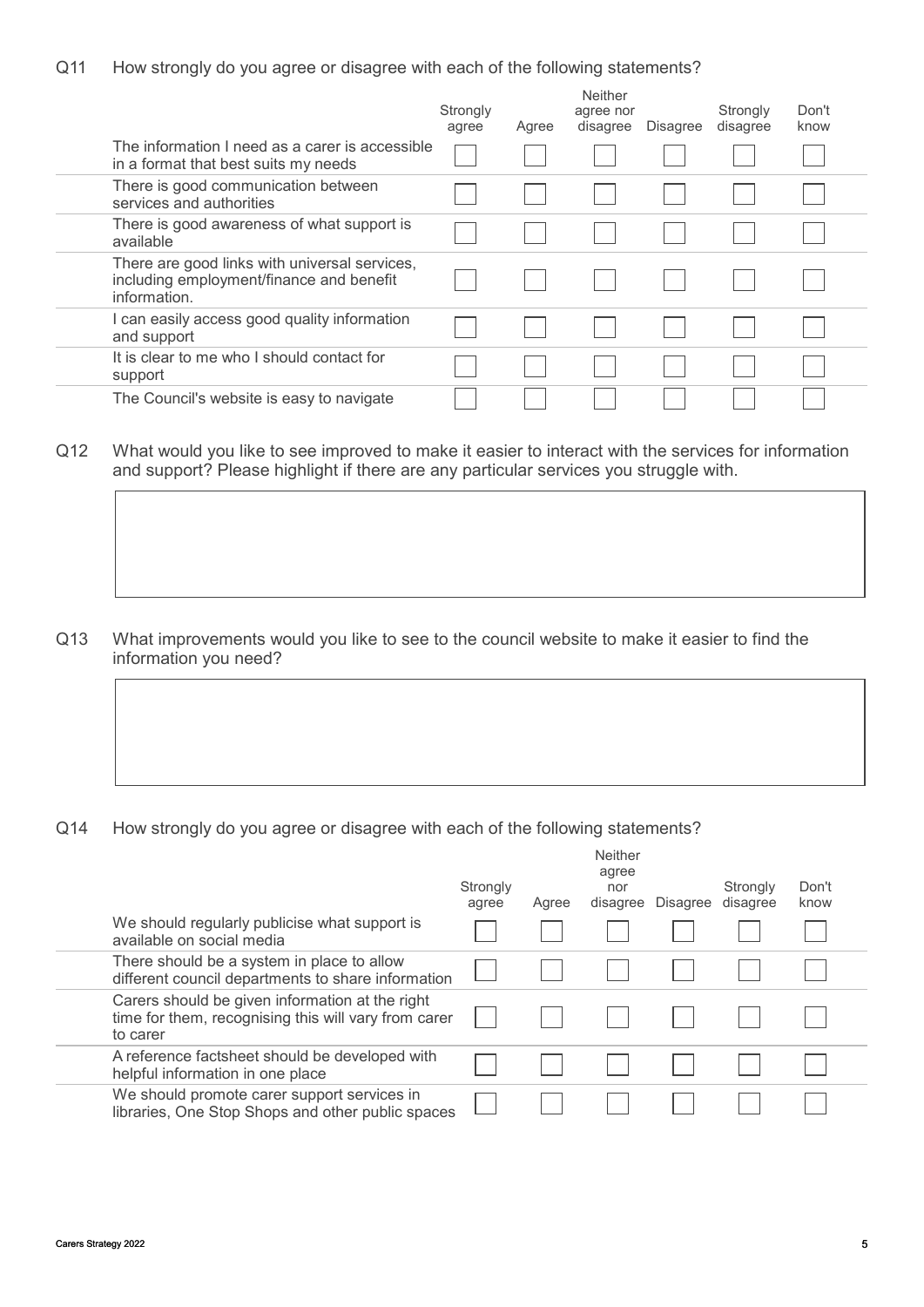## **3. Breaks and Respite**

Q16 Do you currently use, or have you ever accessed breaks or respite since becoming a carer?

| Yes |
|-----|
| N٥  |
| ┍   |

Don't know

- Q17 If yes, please comment on your experience.
- Q18 If no, what have been the barriers?
- Q19 How valuable would the following types of break be for you?

|                                                       | Verv     | Quite    | Not that Not at all       | Don't |
|-------------------------------------------------------|----------|----------|---------------------------|-------|
|                                                       | valuable | valuable | valuable valuable know/NA |       |
| Care home respite                                     |          |          |                           |       |
| Cared-for person day centre placement                 |          |          |                           |       |
| Replacement care at home                              |          |          |                           |       |
| Time away with the cared for person                   |          |          |                           |       |
| Joint activities with the ability for you to separate |          |          |                           |       |
| Sitting service                                       |          |          |                           |       |

Q20 Are there any other types of break that would be valuable to you?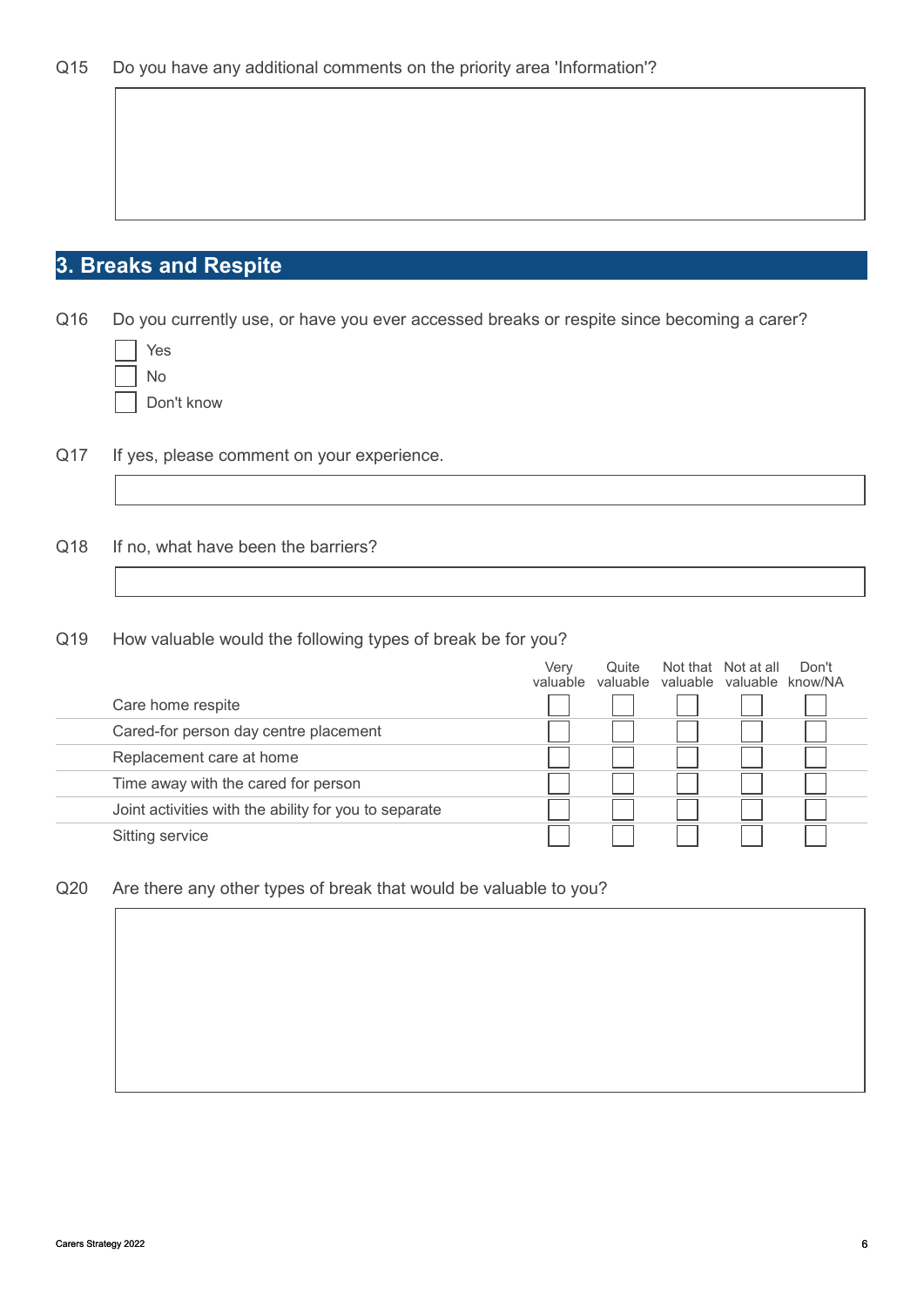Q21 What frequency of break would most suit your needs? Tick one box only.

| A break each week               |  |
|---------------------------------|--|
| Occasional weekends             |  |
| Longer but less frequent breaks |  |
| Other                           |  |
| If other, please state:         |  |
|                                 |  |

#### Q22 **How strongly do you agree or disagree with the following?**

|                                                                                                                                                        | Strongly<br>agree | Agree | Neither<br>agree nor<br>disagree | <b>Disagree</b> | Strongly<br>disagree | Don't<br>know |
|--------------------------------------------------------------------------------------------------------------------------------------------------------|-------------------|-------|----------------------------------|-----------------|----------------------|---------------|
| We should explore more creative ways of<br>helping carers arrange and access breaks,<br>including funding arrangements like carer's<br>direct payments |                   |       |                                  |                 |                      |               |
| We should develop a list of reliable respite<br>services for all carers regardless of funding<br>status                                                |                   |       |                                  |                 |                      |               |
| We should increase the sitting service<br>capacity via the service we commission                                                                       |                   |       |                                  |                 |                      |               |

Q23 Do you have any additional comments on the priority area 'Breaks and Respite'?

#### **4. Personalisation**

For details of all the support available to you as a carer, please follow this link https://www.southglos.gov.uk/health-and-social-care/carers/ or call the Council on 01454 868007 or email CSOdesk@southglos.gov.uk.Through the feedback we have gathered, and through local and national data, we realise that some support services do not suit everybody.

Q24 How strongly do you agree or disagree with each of the following?

|                                                                               | Strongly<br>agree | Agree | Neither<br>agree<br>nor | disagree Disagree disagree | Strongly |  |
|-------------------------------------------------------------------------------|-------------------|-------|-------------------------|----------------------------|----------|--|
| I have access to support that suits me as an individual and<br>my caring role |                   |       |                         |                            |          |  |
| I have meaningful support at the right time                                   |                   |       |                         |                            |          |  |
| The support available respects and accommodates cultural<br>differences       |                   |       |                         |                            |          |  |
| Support is flexible and fits around my needs                                  |                   |       |                         |                            |          |  |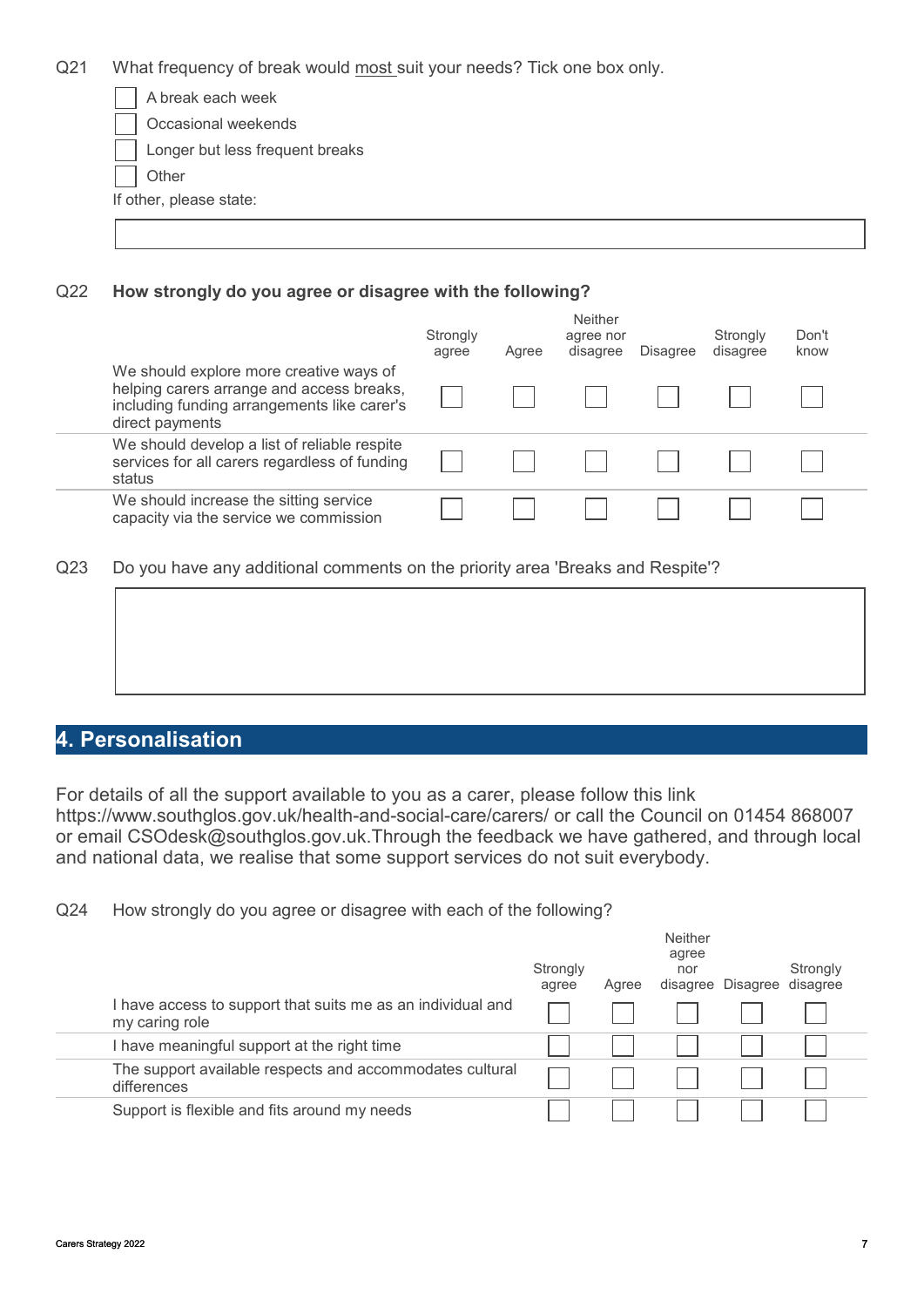Q25 Please add any comments you may have about the support that is available to you and what best suits your needs.

Q26 Are there specific points in your caring life where you would have benefited from more support? Outline when this was and what would have helped.

- Q27 Are there any examples of appointments or services you struggle to attend? For example, this could be a time that you have struggled to attend an appointment or service for yourself due to your caring role, or times you have had to re-arrange other commitments to be with the person you care for during an appointment.
- Q28 What would make it easier for you to attend appointments? Please tick all that apply.
	- Evening appointments
	- Weekend appointments
	- Online appointments
	- Telephone appointments
	- Home visits
	- **Other**

If other, please state: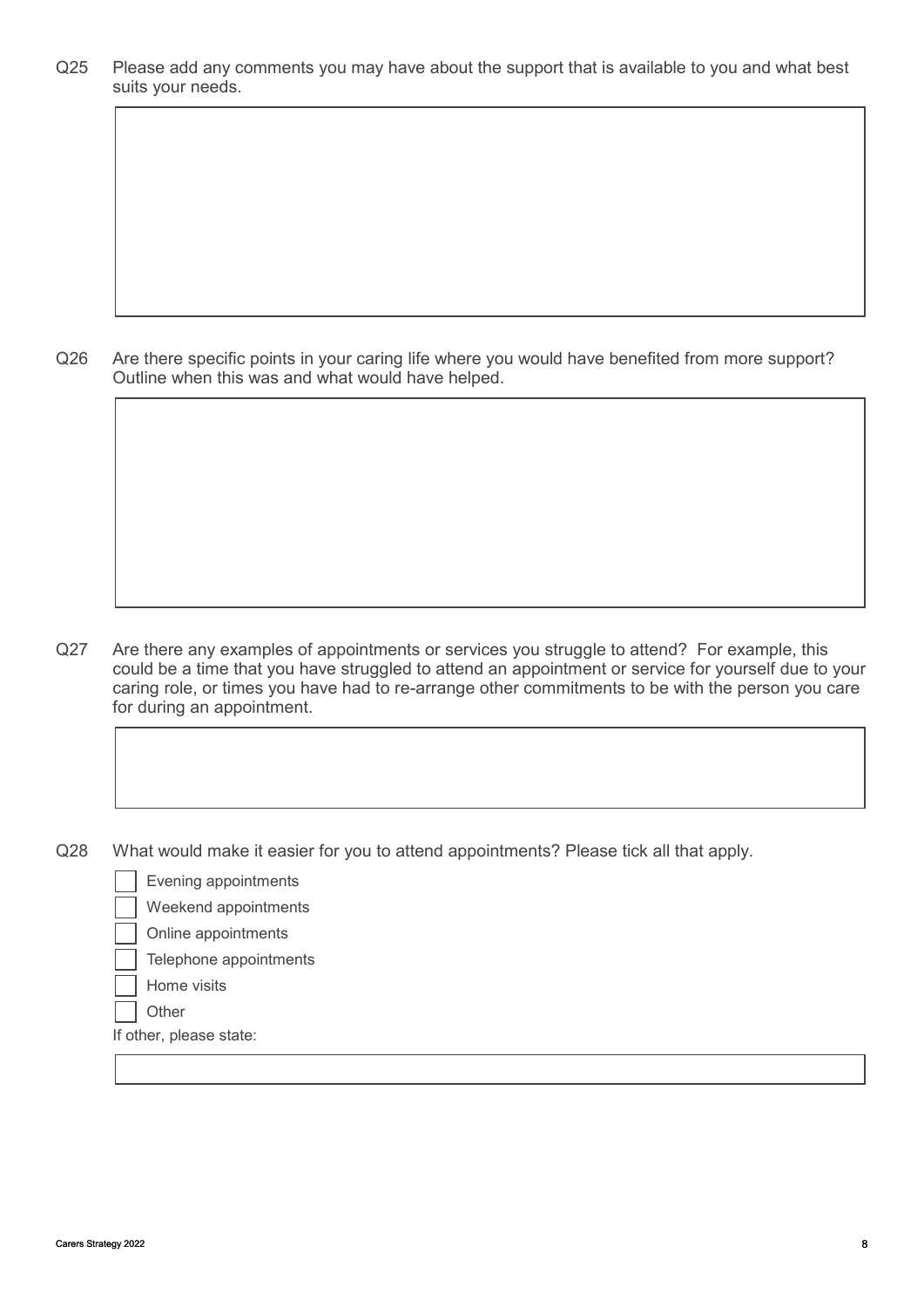# **Summary**

Q30 Do you think the four priorities are the right ones?

Don't know/Not sure

Q31 If no, what would you change about our priorities?

- Q32 What diverse needs should a carers strategy take into account (e.g. cultural or religious) to ensure it is fully inclusive of all?
- Q33 Please add any other comments you have about the strategy in the box below.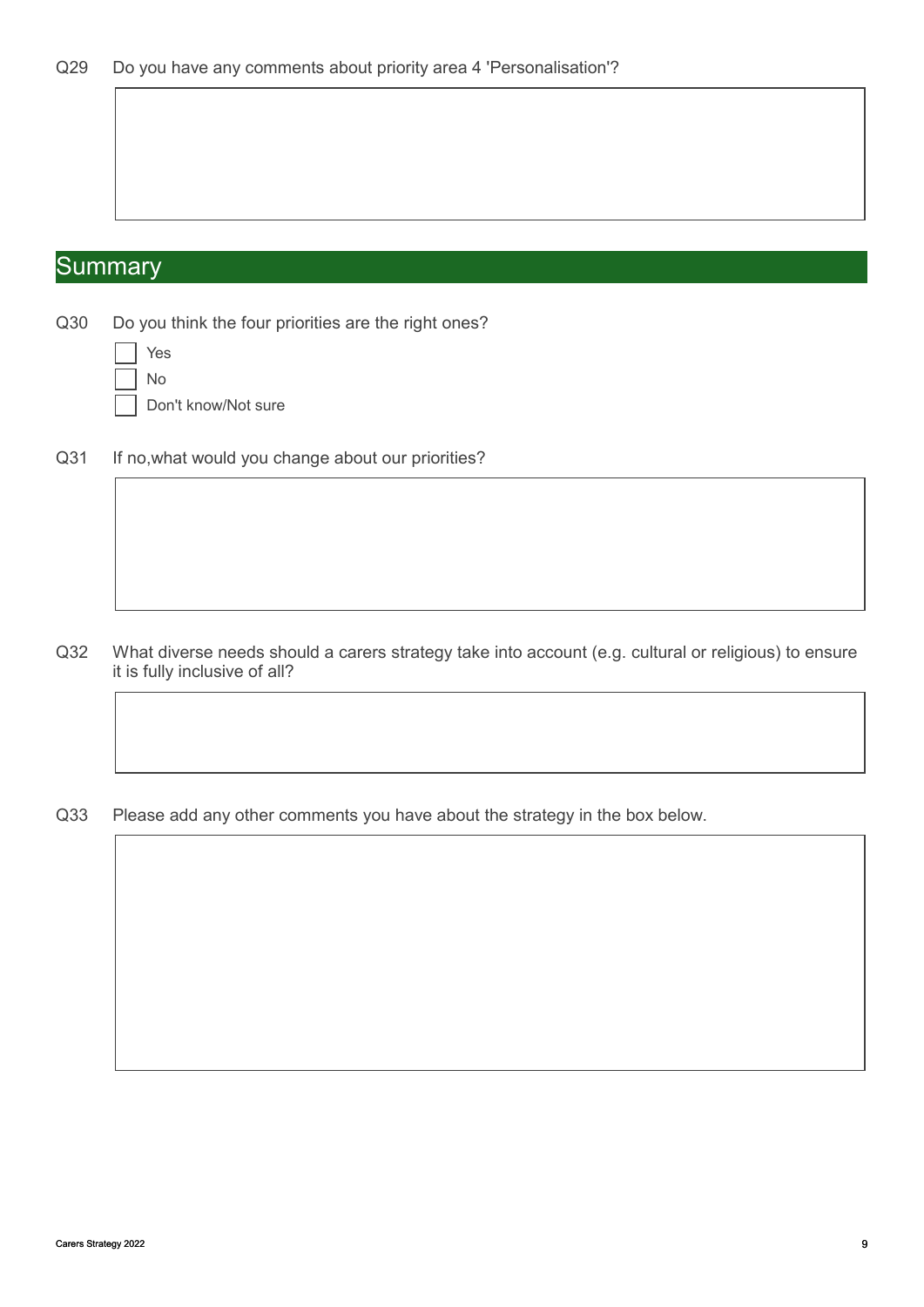# About You

This section is really important. It's vital that we understand the experiences of a wide range of respondents in order to ensure that everyone is treated equally. By understanding more about what people from diverse backgrounds tell us, we can ensure we act appropriately to meet needs. All questions are optional and any responses to these questions will remain confidential. Individuals will not be identified and personal details will not be published.

| Q <sub>34</sub> | Are you responding as?                                                                                                                              |
|-----------------|-----------------------------------------------------------------------------------------------------------------------------------------------------|
|                 | A parent/carer of a child<br>A young carer                                                                                                          |
|                 | A parent/carer of an adult<br>Professional services provider                                                                                        |
|                 | A care or support worker<br>Other                                                                                                                   |
|                 | If other, please state:                                                                                                                             |
|                 |                                                                                                                                                     |
|                 |                                                                                                                                                     |
| Q <sub>35</sub> | Please tell us your postcode.                                                                                                                       |
|                 | This is used for analysis purposes only.                                                                                                            |
|                 |                                                                                                                                                     |
|                 |                                                                                                                                                     |
|                 |                                                                                                                                                     |
| Q36             | Are you?                                                                                                                                            |
|                 | Female<br>Other                                                                                                                                     |
|                 | Male<br>Prefer not to say                                                                                                                           |
|                 |                                                                                                                                                     |
| Q <sub>37</sub> | Please tell us your sexual orientation?                                                                                                             |
|                 | Bisexual<br>Lesbian/Gay woman<br>Other                                                                                                              |
|                 | Gay Man<br>Heterosexual/Straight<br>Prefer not to say                                                                                               |
|                 |                                                                                                                                                     |
| Q38             | What is your age?                                                                                                                                   |
|                 | Prefer not<br>Under 18<br>65 to 75<br>25 to 34<br>45 to 54                                                                                          |
|                 | to say<br>18 to 24<br>35 to 44<br>55 to 64<br>Over <sub>75</sub>                                                                                    |
|                 |                                                                                                                                                     |
| Q39             | Do you consider yourself to be disabled? (Please tick all that apply)                                                                               |
|                 | No                                                                                                                                                  |
|                 | Prefer not to say                                                                                                                                   |
|                 | Yes - Physical impairment, such as difficulty using arms or mobility issues which may mean using a                                                  |
|                 | wheelchair or crutches                                                                                                                              |
|                 | Yes - Sensory impairment, such as being blind/having a serious visual impairment or being deaf/have a<br>hearing impairment                         |
|                 | Yes - Mental health condition, such as depression, anxiety or schizophrenia                                                                         |
|                 | Yes - Learning disability/difficulty (such as Down's Syndrome, dyslexia, dyspraxia) or cognitive<br>impairment (such as autistic spectrum disorder) |
|                 | Yes - Long standing illness or health condition, such as cancer, HIV, diabetes, chronic heart disease or                                            |
|                 | epilepsy                                                                                                                                            |
|                 | Yes - Other (please state)                                                                                                                          |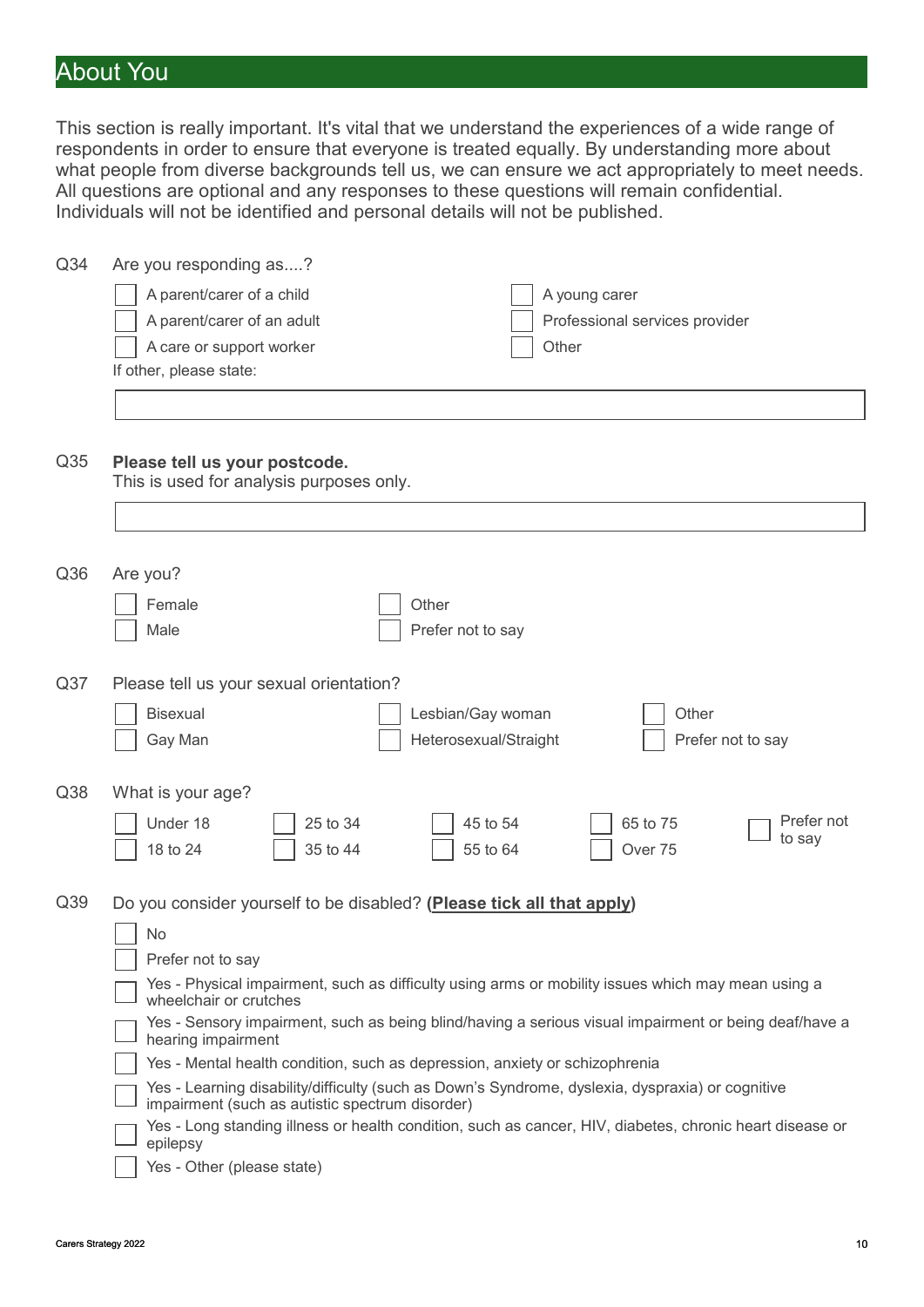Q40 If yes, please, please tell us how this affects the way that you access or use council services.

| Q <sub>41</sub> | Religion/belief                                                  |                          |                                                                          |
|-----------------|------------------------------------------------------------------|--------------------------|--------------------------------------------------------------------------|
|                 | <b>Buddhist</b><br>Christian<br>Hindu<br>If other, please state: | Jewish<br>Muslim<br>Sikh | Any other religion (please<br>state)<br>No religion<br>Prefer not to say |

#### Q42 Please tell us your ethnic origin

| Arab<br>Asian/Asian British - Bangladeshi<br>Asian/Asian British - Chinese<br>Asian/Asian British - Indian<br>Asian/Asian British - Other<br>Asian/Asian British - Pakistani<br>Black/African/Caribbean/Black British - African<br>Black/African/Caribbean/Black British -<br>Caribbean<br>Black/African/Caribbean/Black British - Other<br>Gypsy or Irish Traveller | Mixed/multiple ethnic group - Other<br>Mixed/multiple ethnic group - White & Asian<br>Mixed/multiple ethnic group - White & Black<br>African<br>Mixed/multiple ethnic group - White & Black<br>Caribbean<br>White - English / Welsh / Scottish / Northern<br>Irish / British<br>White - Other (please state)<br>White Irish<br>White - Roma<br>Other ethnic group<br>Prefer not to say |
|----------------------------------------------------------------------------------------------------------------------------------------------------------------------------------------------------------------------------------------------------------------------------------------------------------------------------------------------------------------------|----------------------------------------------------------------------------------------------------------------------------------------------------------------------------------------------------------------------------------------------------------------------------------------------------------------------------------------------------------------------------------------|
| If other, please state:                                                                                                                                                                                                                                                                                                                                              |                                                                                                                                                                                                                                                                                                                                                                                        |

Q43 Which of the following best describes your usual employment status?

| Employed full-time      | Looking after the family or home |
|-------------------------|----------------------------------|
| Employed part-time      | Temporary sick                   |
| Self-employed full-time | Long-term sick                   |
| Self-employed part-time | Retired                          |
| Unemployed              | Prefer not to say                |
| Student                 |                                  |

Q44 Are you currently, or have you previously, served in the UK Armed Forces?

| No                                               |
|--------------------------------------------------|
| Yes - currently serving                          |
| $\sim$ $\sim$ $\sim$ $\sim$ $\sim$ $\sim$ $\sim$ |

- Yes previously served in Regular Armed Forces
- Yes previously served in Reserve Armed Forces